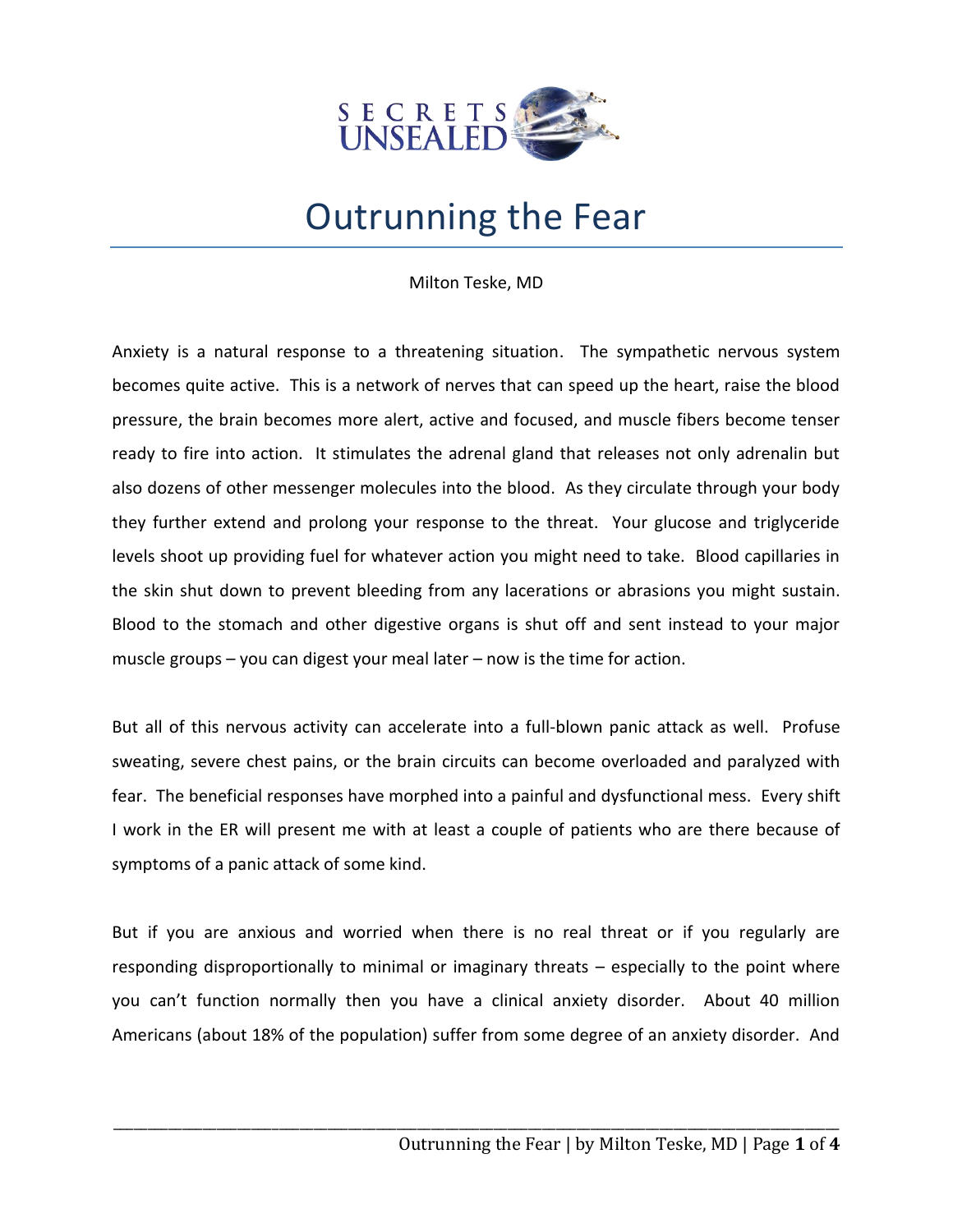almost all of us have some varying degree of anxiety that affects us in a negative way from time to time.

When a patient shows up in the ER with a panic attack the frontline pharmacologic treatment is the benzodiazepines (Valium, Ativan, Xanax), powerful drugs that are very effective in shutting down the neural networks of anxiety and fear. But if used on a regular basis these drugs are very addicting with a withdrawal syndrome that is much worse than for opiates like morphine or heroin.

Another medication we sometimes use is called a beta-blocker. This class of medications blocks the receptors for adrenalin (epinephrine and norepinephrine) thus blocking the sympathetic nervous system which is what has become over activated in anxiety attacks and disorders.

The psychiatrist's medications of choice for treating the various anxiety disorders are the SSRIs (Prozac, Zoloft, Paxil, etc.) these drugs strengthen the neural circuits of calmness, peacefulness and that everything is OK feeling. They are also used extensively as antidepressants. But, as any of you who are on these medications know – they also affect many other neural circuits in the brain as well producing many side effects. Discontinuing these medications once your body has become accustomed to them can also be quite difficult.

But medical scientists are now confirming with multiple studies that there is another powerful agent available for treating anxiety, panic and anxiety disorders. This agent is *Physical Exercise*. In comparison studies it has been shown to be as powerful and effective as any of the pharmacological agents we are currently using without any of the negative side effects.

Most of us intuitively know that if we are stressed out or upset we can go for a walk or go running or workout at the gym and afterwards the anxiety symptoms seem to just melt away. But now therapists are starting to learn that they can use exercise either alone or in combination with medications and or cognitive behavioral therapy and it will reliably produce excellent results. One woman who's life was completely paralyzed by her anxiety attacks started jumping rope every time she felt one coming one and it not only relieved it as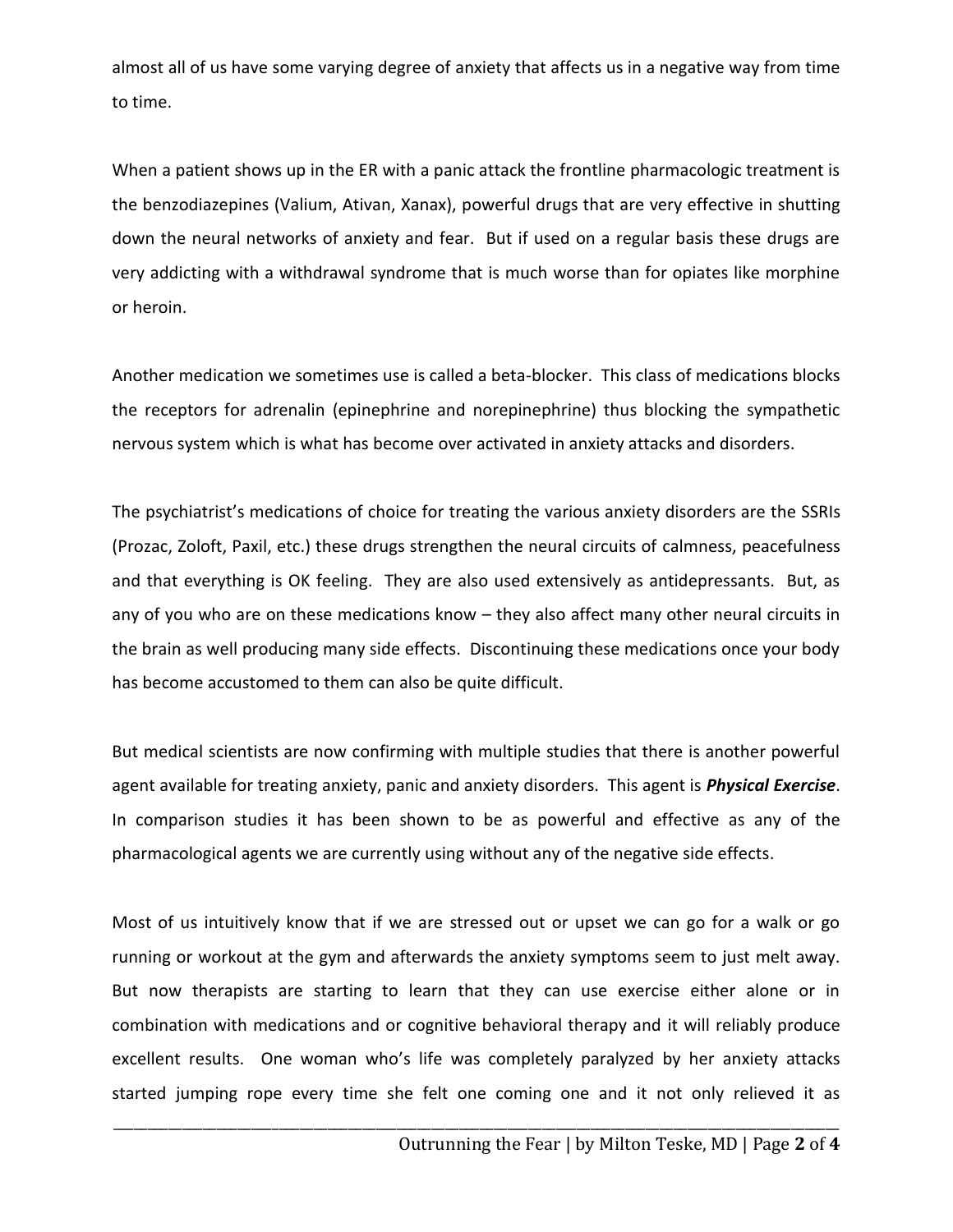effectively as if she had taken an Ativan but over several years time it significantly decreased the attacks to the point where she could lead a fairly normal life.

We now understand some of the mechanisms whereby exercise exerts such a powerful effect upon the brain:

One of the mechanisms has to do with a substance called GABA (*gammaamniobutyric acid*). This is a neurotransmitter produced in the brain that causes a relaxing calming effect the opposite of anxiety. Our powerful benzodiazepines like Ativan work by binding to the GABA receptors in the brain. But with exercise there is a natural surge of GABA producing the same powerful calming effect with out any of the side effects. So next time instead of an Ativan go for a run or swim a few laps.

With aerobic exercise another factor comes into play. When the heart is beating hard its cells make and release a molecule called ANP (*atrial natriuretic peptide*). This ANP molecule from the heart passes though the blood stream to the brain and crosses the blood brain barrier and goes directly to special receptors in the hypothalamus. There it slows down the release of CRF, which has the job of accelerating the release of stress hormones from the adrenal glands that are responsible for producing many of the symptoms of anxiety – thus it has the effect of putting the brakes on the whole anxiety response system. In studies, giving an injection of ANP to people having a panic attack produced a powerful calming effect. We also know that ANP slows down the sympathetic nervous system significantly reducing the flow of epinephrine in the body and reducing the heart rate.

ANP also reduces cortisol (a major stress hormone) in the blood. Did you know that pregnant women naturally triple their levels of ANP during pregnancy? Apparently God designed this to protect the sensitive developing brain of the baby from the damaging effects of too much cortisol. People with a damaged heart in congestive heart failure produce very high levels of ANP, which can reduce the stress of epinephrine and cortisol on the already weakened heart – God knew that a damaged heart needed as much rest as possible.